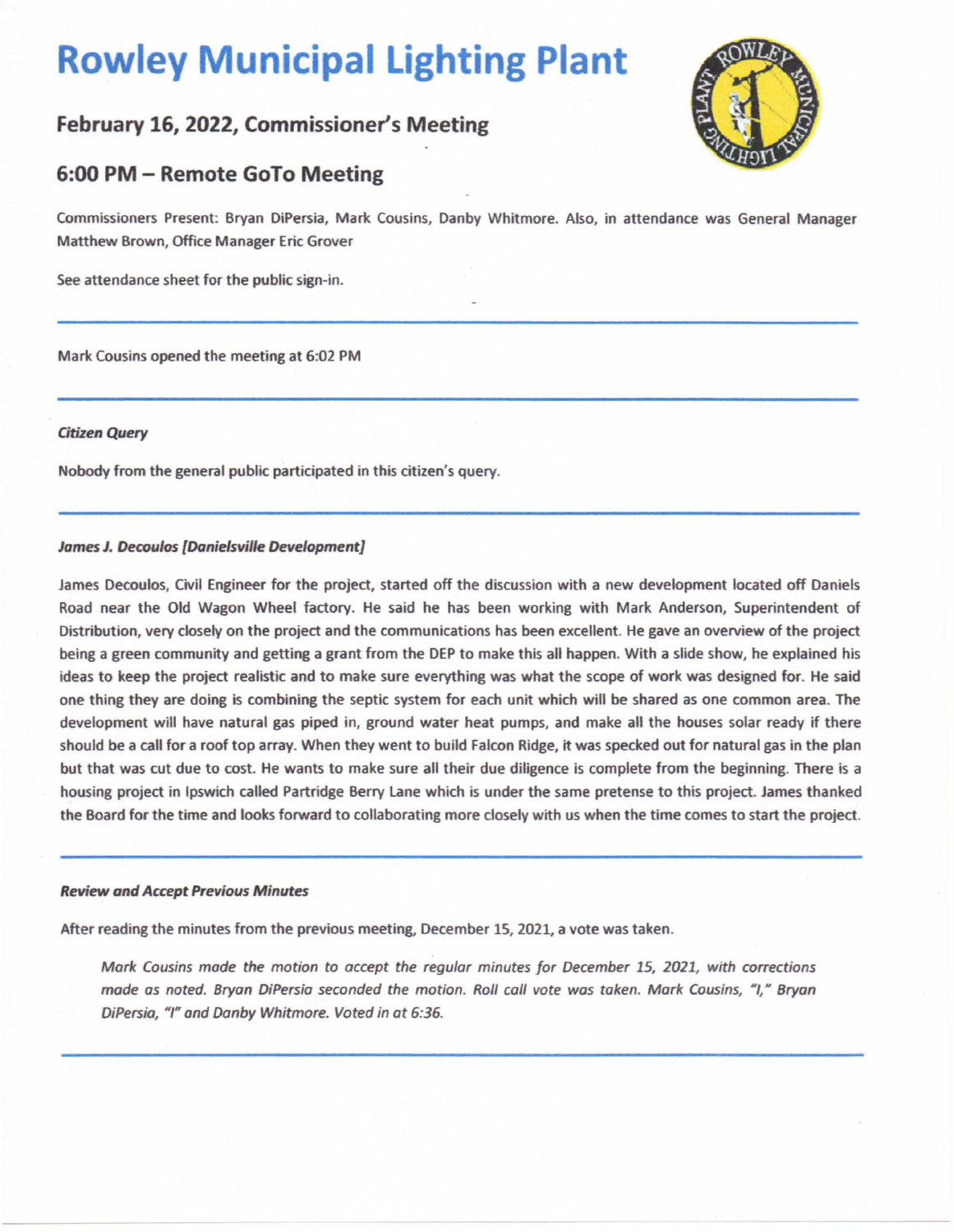#### **Special Municipal Employees [Danby Whitmore]**

It was brought to the attention of Danby the town has a "Special Municipal Employee Listing" A full explanation of duties can be found on the state website: Special Municipal Employees I [Mass.gov](https://Mass.gov)

**Mark** Cousins mode the motion to ask the Boord of Selectman for the Board of Commisioners to be considered as a "Special Municipal Employee" listing. Bryan DiPersia seconded the motion. Roll call vote was taken. Mark Cousins, "I." Bryan DiPersia, "I" and Danby Whitmore "I." Voted in at 6:38.

#### **Future Planning: Qimate Change/Resiliency S Year** *&* **10 Year Goals Discussion**

The Board discussed this a little more from the last meeting. There was discussion on battery storage and how it would be good to investigate this for the future. It was also discussed that a Board member could go to some of the planning Board meetings to be kept in the loop on what is going on in the town, for example the Danielsville development and future projects on the horizon. There was some concern that if a member goes, they should not be representing the Board, but they are there as a citizen and to refer everything back to our Board of Commissioners.

#### **Managers Update**

**MLP Solar Program Update:** Currently, there are two residential solar customers in the que. One more potential, and we have received three calls since we put the message on this month's bills.

**Rebate Announcement Update:** RMLP has increased the rebate offerings to include Heat Pump/Hybrid Water Heaters <55 gallons for \$300.00 and >55 gallon for \$100.00. Induction Electric Range for \$200.00. We have also included a new offering of Cordless Electric Lawn Equipment for 2022. The Board needs to agree on the amount and then we will write up an announcement and promote this in the monthly bill message box.

**Town Hall/library EV Charger Update:** This grant was applied for in August of 2021. We have checked in three times with the State, and they say we are still under final reviews and have not been denied. We will be patient and just wait. [Our lobbyist hears that there is plenty of funds to go around and thinks the RMLP has a good chance.]

**Construction Highlights:** Verizon completed their transfers on Summer Street near the common [5 poles]. RMLP was right behind them to pull the poles that were in the road. Previously, the town requested that when we reset them to move them behind the sidewalk for easier plowing for the highway crews. We are continuing work on the voltage conversion and will plan on cutting over Burke Ave and our building this Saturday. An outage is required to perform this work.

**Other Items:** The staff has its annual first aid/ CPR certification training upcoming with the online portion of training ahead of time. All employees will participate in this training. Manager Brown had a team call with Kruger Energy, Montreal Canada with Zico Shaker. Inventory was completed and now the start of year end.

#### **All Other Items Not Anticipated by The Chair**

There was nothing added in by the chair.

#### **Executive Session**

Enter executive session to conduct strategy sessions in preparation with General Law Chapter 30A Section 21 [A] [2] for negotiations with nonunion personnel or to conduct collective bargaining sessions or contract negotiations with nonunion personnel and not to reconvene in open session. Roll call vote was taken. Mark Cousins, "I," Bryan DiPersia, "I" and Danby Whitmore "I." Voted in at 7:16.